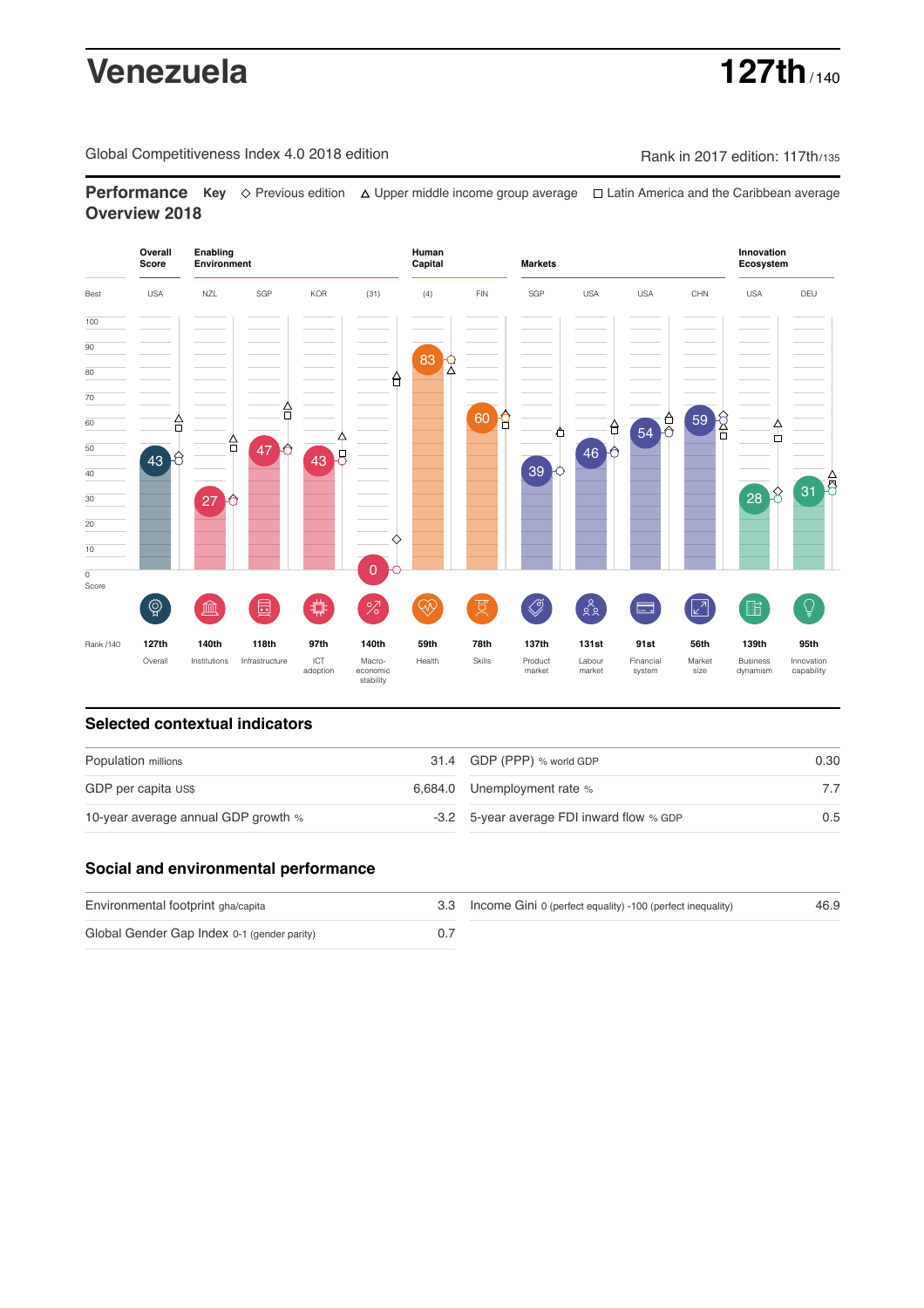### **Venezuela 127th**/140

| <b>Index Component</b>                                                   | Value          | Score *              | Rank/140 | <b>Best Performer</b>       |
|--------------------------------------------------------------------------|----------------|----------------------|----------|-----------------------------|
| 寙<br>Pillar 1: Institutions 0-100 (best)                                 |                | $27.3 +$             | 140      | <b>New Zealand</b>          |
| 1.01 Organized crime 1-7 (best)                                          | 2.6            | 26.3 ↑               | 137      | Finland                     |
| 1.02 Homicide rate /100,000 pop.                                         | 56.3           | 0.0                  | 138      | Multiple (9)                |
| 1.03 Terrorism incidence 0 (very high) -100 (no incidence)               | 98.3           | 98.3 $\sqrt{ }$      | 98       | Multiple (24)               |
| 1.04 Reliability of police services 1-7 (best)                           | 1.7            | 11.8 $\sqrt{ }$      | 140      | Finland                     |
| 1.05 Social capital 0-100 (high)                                         | 43.8           | 43.8 ↑               | 118      | Australia                   |
| 1.06 Budget transparency 0-100 (best)                                    | 53.8           | $53.8 =$             | 67       | Multiple (2)                |
| 1.07 Judicial independence 1-7 (best)                                    | 1.1            | $2.4$ ↑              | 139      | Finland                     |
| 1.08 Efficiency of legal framework in challenging regulations 1-7 (best) | 1.2            | 4.1 $\uparrow$       | 140      | Finland                     |
| 1.09 Freedom of the press 0-100 (worst)                                  | 46.0           | 54.0 ↓               | 117      | Norway                      |
| 1.10 Burden of government regulation 1-7 (best)                          | 1.7            | 11.5 $\uparrow$      | 139      | Singapore                   |
| 1.11 Efficiency of legal framework in settling disputes 1-7 (best)       | 1.5            | $8.1 \downarrow$     | 140      | Singapore                   |
| 1.12 E-Participation Index 0-1 (best)                                    | 0.40           | 40.5 $\sqrt{ }$      | 114      | Multiple (3)                |
| 1.13 Future orientation of government 1-7 (best)                         | 1.5            | 7.8 ↑                | 140      | Singapore                   |
| 1.14 Incidence of corruption 0-100 (best)                                | 18.0           | 18.0 个               | 139      | New Zealand                 |
| 1.15 Property rights 1-7 (best)                                          | 1.7            | 11.7 $\uparrow$      | 140      | Finland                     |
| 1.16 Intellectual property protection 1-7 (best)                         | 1.7            | 11.8 $\sqrt{ }$      | 140      | Finland                     |
| 1.17 Quality of land administration 0-30 (best)                          | 5.5            | $18.3 =$             | 133      | Singapore                   |
| 1.18 Strength of auditing and reporting standards 1-7 (best)             | 4.2            | 53.2 $\sqrt{ }$      | 95       | Finland                     |
| 1.19 Conflict of interest regulation 0-10 (best)                         | 2.7            | $27.0 =$             | 138      | Multiple (2)                |
| 1.20 Shareholder governance 0-10 (best)                                  | 2.7            | $27.0 =$             | 136      | Kazakhstan                  |
|                                                                          |                |                      |          |                             |
| 員<br>Pillar 2: Infrastructure 0-100 (best)                               |                | 47.5 ↓               | 118      | Singapore                   |
| 2.01 Road connectivity index 0-100 (best)                                | 76.9           | $76.9 =$             | 41       | <b>United States</b>        |
| 2.02 Quality of roads 1-7 (best)                                         | 2.8            | 29.9 ↑               | 121      | Singapore                   |
| 2.03 Railroad density km of roads/square km                              | 0.4            | $0.9 =$              | 100      | Multiple (20)               |
| 2.04 Efficiency of train services 1-7 (best)                             | 1.5            | $7.7*$               | 132      | Switzerland                 |
| 2.05 Airport connectivity score                                          | 7,402.4        | 29.0 ↓               | 109      | Multiple (8)                |
| 2.06 Efficiency of air transport services 1-7 (best)                     | 2.4            | 22.9 $\sqrt{ }$      | 137      | Singapore                   |
| 2.07 Liner Shipping Connectivity Index 0-157.1 (best)                    | 7.9            | $7.9 \downarrow$     | 95       | Multiple (4)                |
| 2.08 Efficiency of seaport services 1-7 (best)                           | 2.2            | $20.3 +$             | 130      | Singapore                   |
| 2.09 Electrification rate % pop.                                         | 99.5           | 99.5 $\sqrt{ }$      | 76       | Multiple (66)               |
| 2.10 Electric power transmission and distribution losses % output        | 34.6           | 68.1 $\uparrow$      | 123      | Multiple (9)                |
| 2.11 Exposure to unsafe drinking water % pop.                            | 6.5            | $95.5 =$             | 39       | Multiple (23)               |
| 2.12 Reliability of water supply 1-7 (best)                              | 2.1            | 19.0 ↑               | 135      | Switzerland                 |
| ₩<br>Pillar 3: ICT adoption 0-100 (best)                                 |                | 42.6 $\sqrt{ }$      | 97       | Korea, Rep.                 |
| 3.01 Mobile-cellular telephone subscriptions /100 pop.                   | 76.6           | 63.8 $\sqrt{ }$      | 123      | Multiple (68)               |
| 3.02 Mobile-broadband subscriptions /100 pop.                            | 50.1           | n/a                  | 94       | <b>United Arab Emirates</b> |
| 3.03 Fixed-broadband Internet subscriptions /100 pop.                    | 8.2            | 16.3 $\sqrt{ }$      | 79       | Switzerland                 |
| 3.04 Fibre Internet subscriptions /100 pop.                              | 0.0            | n/a                  | 111      | Korea, Rep.                 |
| 3.05 Internet users % pop.                                               | 60.0           | 60.0 $\sqrt{ }$      | 67       | Iceland                     |
| ℅<br>Pillar 4: Macroeconomic stability 0-100 (best)                      | $\overline{a}$ | 0.0                  | 140      | Multiple (31)               |
| 4.01 Inflation annual % change                                           | 671.0          | 0.0                  | 140      | Multiple (74)               |
| 4.02 Debt dynamics 0-100 (best)                                          | 0.0            | 0.0                  | 140      | Multiple (36)               |
| Ųy                                                                       |                | 83.0 ↑               | 59       |                             |
| Pillar 5: Health 0-100 (best)                                            |                |                      |          | Multiple (4)                |
| 5.01 Healthy life expectancy years                                       | 66.6           | 83.0 个               | 58       | Multiple (4)                |
| Pillar 6: Skills 0-100 (best)                                            |                | 60.2 $\sqrt{ }$      | 78       | <b>Finland</b>              |
| 6.01 Mean years of schooling Years                                       | 10.1           | $67.2 =$             | 58       | Finland                     |
| 6.02 Extent of staff training 1-7 (best)                                 | 3.4            | 40.4 $\sqrt{ }$      | 116      | Switzerland                 |
| 6.03 Quality of vocational training 1-7 (best)                           | 3.8            | 46.2 ↓               | 88       | Switzerland                 |
| 6.04 Skillset of graduates 1-7 (best)                                    | 3.8            | 46.7 ↓               | 90       | Switzerland                 |
| 6.05 Digital skills among population 1-7 (best)                          | 3.6            | 44.0 ↓               | 103      | Sweden                      |
| 6.06 Ease of finding skilled employees 1-7 (best)                        | 3.2            | $37.4 \; \downarrow$ | 132      | <b>United States</b>        |
| 6.07 School life expectancy Years                                        | 14.3           | $79.4 =$             | 66       | Multiple (9)                |
| 6.08 Critical thinking in teaching 1-7 (best)                            | 3.0            | 34.0 $\sqrt{ }$      | 98       | <b>United States</b>        |
| 6.09 Pupil-to-teacher ratio in primary education Ratio                   | n/a            | 68.4 ↓               | n/a      | Multiple (6)                |